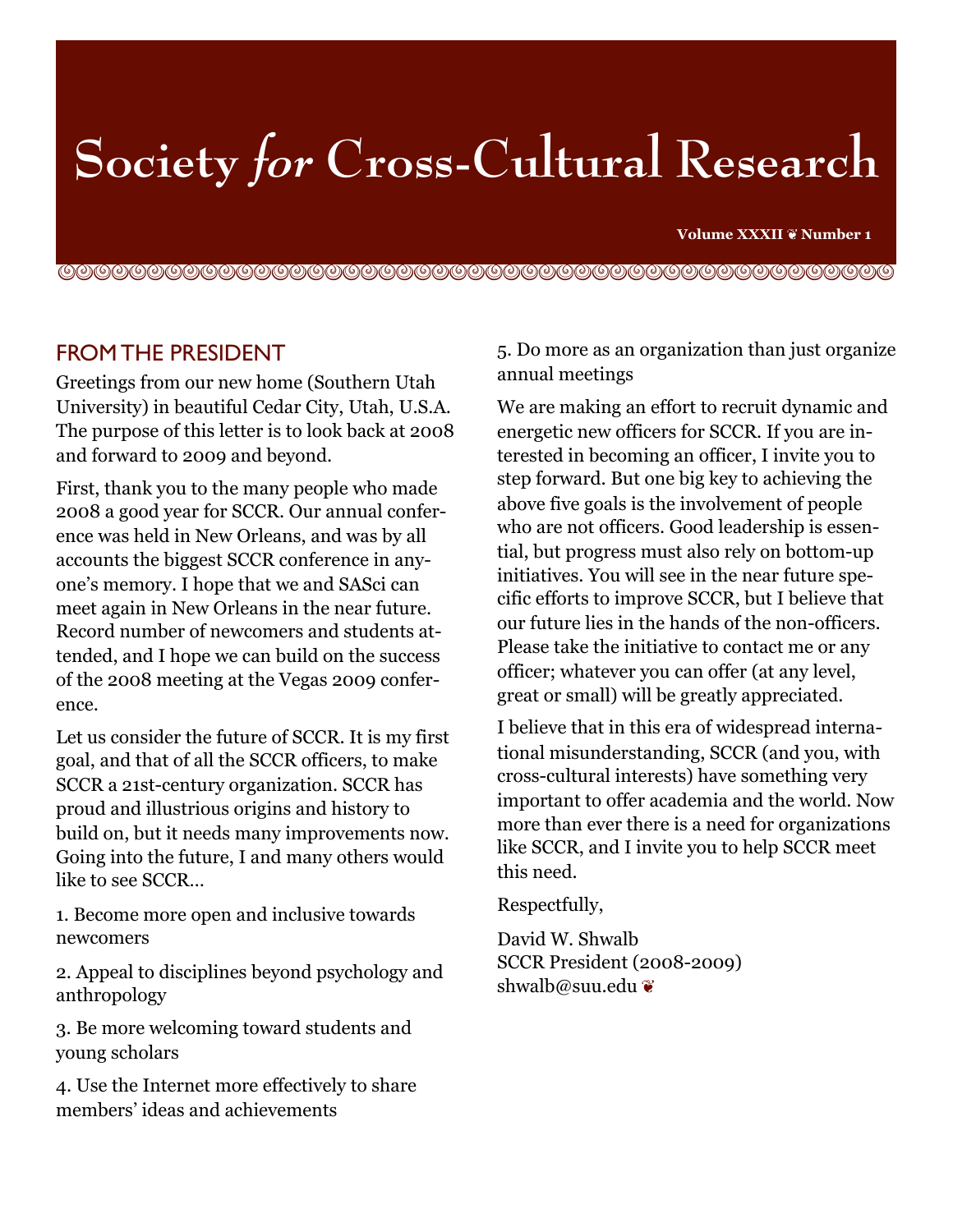### STUDENT ADVISORY COMMITTEE

Hello from the SCCR Student Advisory Committee! My name is Carrie Brown, and I am a Ph.D. student in Experimental/Developmental Psychology at Saint Louis University. I am also a founding member of SCCR's Student Advisory Committee. The Student Advisory Committee was formed at SCCR's 2008 meeting in New Orleans. The current Committee members are myself, Brien Ashdown (Saint Louis University), Sunny Carlisle (Akron University), Rayette Martin (University of Nevada, Las Vegas), and Daneille Axt (University of Nevada, Las Vegas). One of the primary goals of the Committee is to get more students actively involved with SCCR. Currently, our Committee is working on preparations for the 2009 SCCR meeting in Las Vegas. Some of the events we are planning are:

- 1. A conversation hour with leaders of SCCR
- 2. A student social at a Las Vegas venue
- 3. A conversation hour about publishing and careers

We hope to have students actively involved in the 2009 meeting, serving as moderators of sessions, and presenting both posters and papers. Our Committee encourages you to attend the 2009 meeting, as it will be a great opportunity to meet and network with researchers and fellow students who share your interests. There are student paper and travel awards available (please visit the SCCR website for further information), as well as discount hotel rates and low registration fees, making the trip to Las Vegas an affordable one for students. We hope to see you in Las Vegas. If you have any questions about the 2009 meeting, or are interested in joining the Student Advisory Committee, please feel free to contact me at cbrown53@slu.edu.  $\bullet$ 

# **CALL FOR INFORMATION**

#### Coming Soon: A New SCCR.org Web Site

Do you have something that could go on the new SCCR.org web site? We are looking for the following items to post on the new site (launching before the February conference). Please send any attachments, links, lists, photos, ideas, citations, etc. to: sccrwebmaster@selu.edu (Subject Header "For SCCR Web Site").

#### Photos:

Diverse research populations (include captions) Scenes of cross-cultural researchers "in action" Older historical culture-related photos (black & white accepted) Older photos from past SCCR conferences

#### Lists of:

Cross-cultural instructional films Graduate programs with cross-cultural emphases Other culture-related academic organizations Cross-cultural course syllabi

Addresses of cross-cultural listservs Culture-related job or grant opportunities Books published on culture-related topics Book publishers who are strong on cultural topics

Member Activities:

Your recent achievements (for News or Member Activities pages)

Recent publication citations (books, articles, chapters, etc. on cross-cultural topics)

Members' recent awards, fellowships, and other honors received

#### Links:

Web links to sites related to cross-cultural research Outstanding culture-related sites Sites of interest to undergraduate or graduate students

#### Other ideas:

Whatever other information you think would be useful to post/find on the sccr.org site

Send info to: sccrwebmaster@selu.edu (Subject Header "For SCCR Web Site") ❦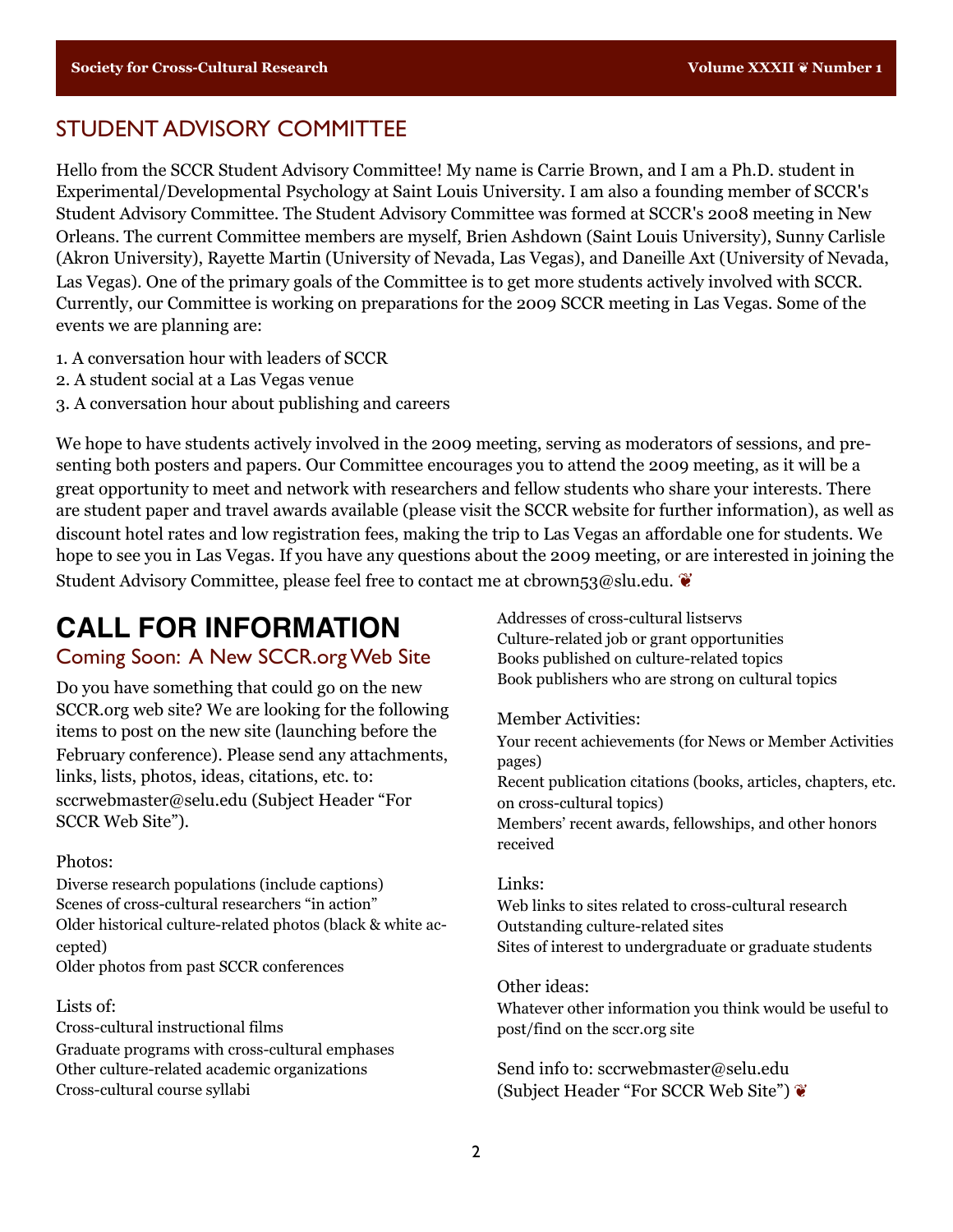## EXCELLENT STUDENT 2008 PAPER AWARD WINNERS

#### 37TH ANNUAL MEETING OF THE SOCIETY FOR CROSS-CULTURAL RESEARCH

#### The Walls That Encompass Us: Unpacking White Ethnicity

Danielle Axt, University of Nevada, Las Vegas

When asked how one identifies ethnically, Jake replied Italian, Italian American or white, all dependent upon context. Throughout our conversation, his ownership of these terms, his identification and articulation of what these terms meant were also in flux. Categories such as "white" and "Caucasian" demonstrate the pervasiveness of simplistic all encompassing methods of categorizing ethnic groups. This method of reduction conceals the multiplicity of factors that play upon constructions of identity. They provide a gross overgeneralization, limiting one's ethnic identity to the narrow confines of a box (please check one: white, Asian American, Hispanic etc). One has only to apply for a job, school etc. to be confronted with these ineffective categories. My research demonstrates that within the confines of these categories, identities are not fixed. Instead, Italian Americans push against the boundaries by articulating distinctions not only among these predetermined groups, but within.

The process of identity construction entails a close examination of the intricate web comprised of a multiplicity of factors that influence the formation of ethnic identity. Italian Americans continuously reinvent and recreate these reified boundaries forged by the state. By drawing upon interviews with Las Vegas Italian Americans as well as engaging with relevant anthropological theory, I demonstrate that ethnic identity is a process, continuously negotiated and cannot be confined to fixed strictly bounded categories.

**For More Information Contact: Danielle Axt, axtd@unlv.nevada.edu** ❦

Biculturalism among University Students of Diverse Ethnic and National Backgrounds

Carrie Brown, Saint Louis University

Biculturalism was examined among 83 university students of diverse ethnic and national backgrounds. Participants completed an online questionnaire, which included a modified version of the Bicultural Identity Integration Scale (BIIS-1; Benet-Martínez, 2003); scales addressing bicultural behaviors, identity, and attitudes; the Multigroup Ethnic Identity Measure (MEIM; Phinney, 1992); the Satisfaction with Life Scale (SWLS; Diener et al., 1985); and open-ended questions asking about participants' sources of cultural information. A factor analysis aided in validating the Bicultural Identity Integration Scale, and affirmed its acceptable use with diverse groups. Bicultural Identity Integration was found to be significantly related to, and predictive of, life satisfaction. In addition, a canonical correlation analysis produced 2 interpretable functions, which were labeled Conflict and High Ethnicity, and Distance and U.S Rejection. Conflict with High Ethnicity was characterized by high scores on the cultural conflict subscale of the Bicultural Identity Integration Scale; high scores on ethnic behaviors, ethnic identity, and the MEIM; and low scores on U.S. attitudes. Distance and U.S. Rejection was characterized by higher scores on both the cultural distance and cultural conflict subscales, and low scores on U.S. behaviors, U.S. identity, and U.S. attitudes.

**For More Information Contact: Carrie Brown, carriebrown13@yahoo.com** ❦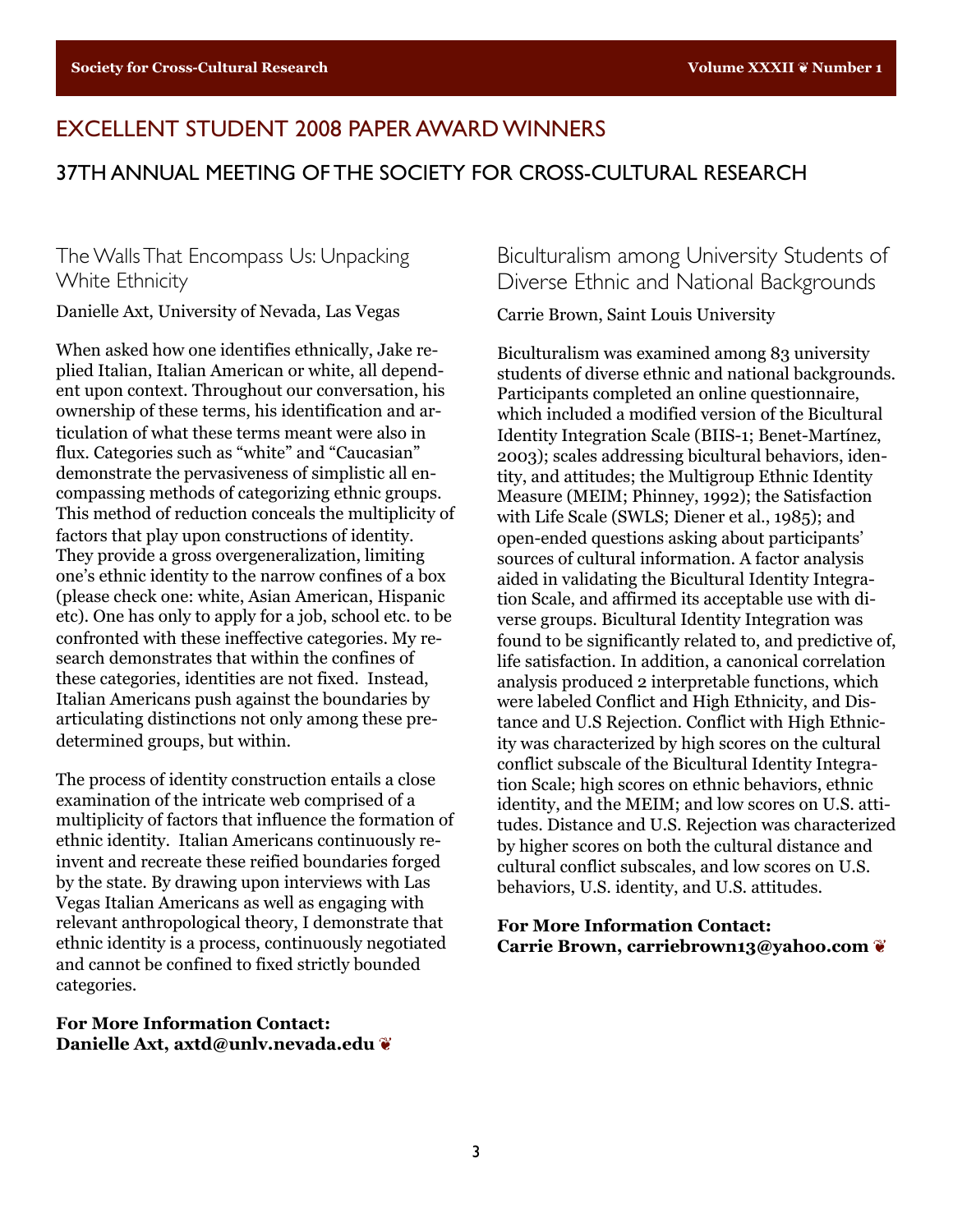# EXCELLENT STUDENT 2008 POSTER AWARD WINNERS 37TH ANNUAL MEETING OF THE SOCIETY FOR CROSS-CULTURAL RESEARCH

Risky Behaviors in Male versus Female College Students: A Modern Day Women's Lib Movement?

Ilse Carrizales and Sara Villanueva Dixon St. Edward's University

Risky behavior such as smoking, drinking, use of illegal drugs, and unprotected sex is a problem that has plagued adolescents of both genders and different ethnic groups for generations. While findings regarding risky behavior show definite trends in the existing literature, the current investigation explored whether such findings examining gender group differences hold up across different ethnic groups. Similar to previous studies, we predicted that males would display riskier behavior than women. We also predicted that because of family dynamics and existing support systems within the Latino culture, this pattern would be seen less in Latino than other ethnicities.

**For More Information Contact: Ilse Carrizales, icarriz@stedwards.edu** ❦ Living in a Patriarchal Society: A Case Study of Men Who Cheat and Beat in Bangladesh

Jennifer Cheek, Southeastern Louisiana University and Lauren Connell, University of New Orleans

Although nearly all societies are patriarchal, the oppression of women varies substantially with many Southeast Asian countries exhibiting high levels of oppression. Bangladesh is one of the most poor and densely populated countries in the world and suffers from several serious social problems. Bangladesh has an extremely high record of human right violations toward women including sexual discrimination, physical and psychological abuse, traditional dowry exchanges, trafficking, and murder. The most common form of violence toward women is domestic abuse and it is often the most underreported crime. Unlike most previous research in the field, this study analyzes data from male interviews of domestic violence instead of female interviews. The analysis of survey data collected among 4297 males as part of the 2004 Bangladesh Demographic and Health Survey is being utilized in this investigation to look at whether males who cheat are more likely to act violently toward women.

**For More Information Contact: Jennifer Creek, Jennifer.Cheek@selu.edu** ❦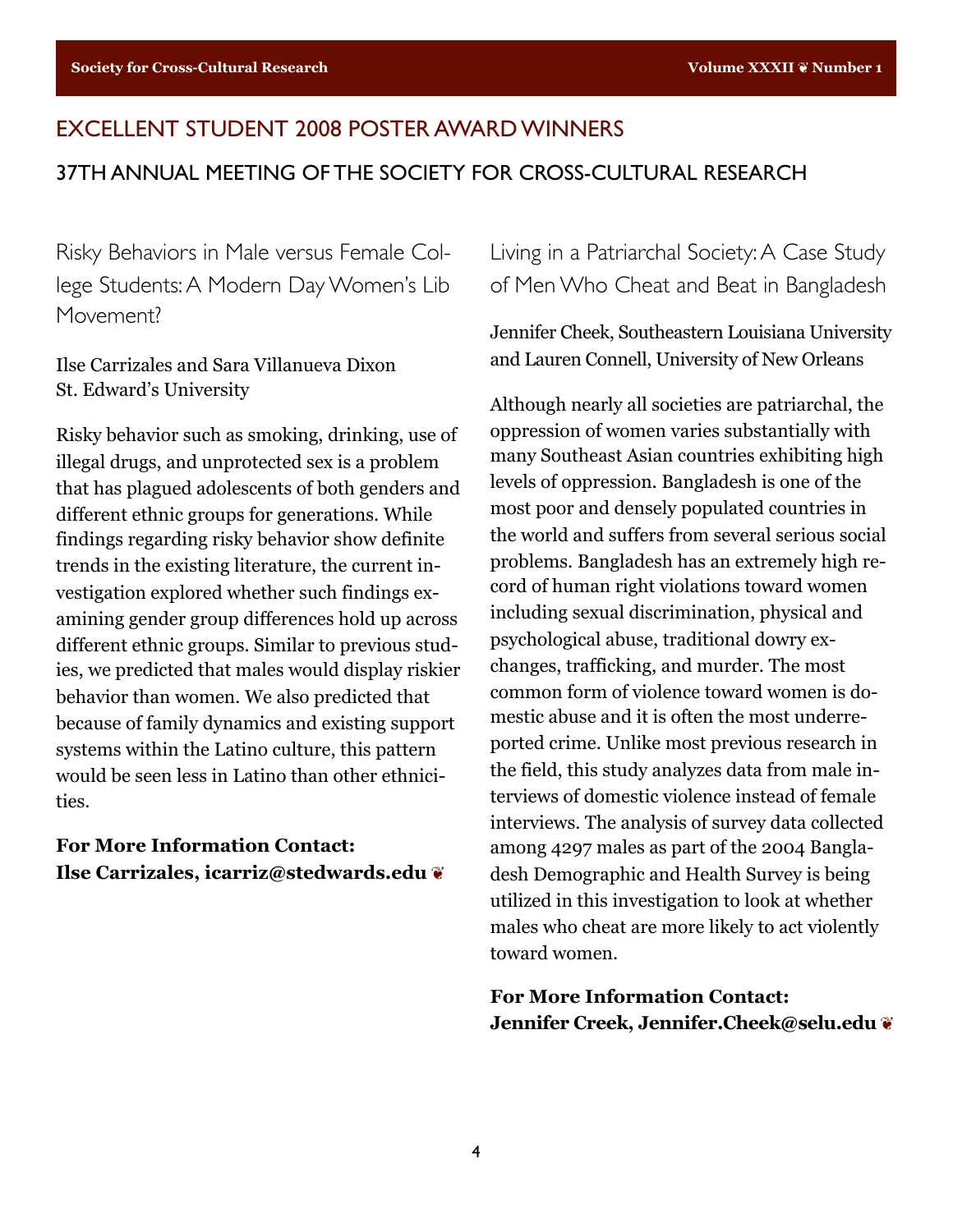# CALL FOR SUBMISSIONS

– Scholars – Students – Social Scientists – Nevadans – Newcomers – ALL ARE WELCOME!



SCCR in Las Vegas **February 18-21, 2009**

38th ANNUAL MEETING OF THE SOCIETY FOR CROSS-CULTURAL RESEARCH (www.sccr.org)

Held jointly with meeting of Society for Anthropological Sciences (www.anthrosciences.org)

**All Submissions Deadline:** December 31, 2008 (www.sccr.org/sccr2009/submissions.html)

WEB INFORMATION:

Conference: www.sccr.org/sccr2009/ Registration: www.sccr.org/sccr2009/registration.html Discounted rooms at conference hotel: www.sccr.org/sccr2009/hotel.html

Student Awards and Travel Grants available! NEW! Online conference registration and fees payment Questions to: sccrlasvegas@aol.com or divalebill@aol.com

The Society for Cross-Cultural Research (SCCR) is a multi-disciplinary organization. Its' members all share a common devotion to the conduct of cross-cultural



at the Hilton Garden Inn Las Vegas Strip South (702) 453-7830

research. SCCR members are professionals and students from the social science fields of Psychology, Anthropology, Sociology, and related fields including Education, Family Studies, Social Work, Human Development, Psychiatry, Communications, Ethnic Studies, Business, etc. A distinguishing characteristic of the Society, compared with other academic organizations, is that it is fundamentally inter-disciplinary and provides members the opportunity to network with scholars from a wide variety of approaches to cross-cultural research (David W. Shwalb, Southern Utah University, President). ❦

#### **Thanks to the Program Committee Members for Organizing the Spring 2009 Meeting!**

Vicki Ashton (York College, CUNY) Susan Letteney (York College, CUNY)

Peter Gray (Univ of Nevada, Las Vegas) Vadim Moldovan (York College, CUNY) Heidi LaPorte, (Lehman College, CUNY) Mihaela Robila (Queens College, CUNY)  $\bullet$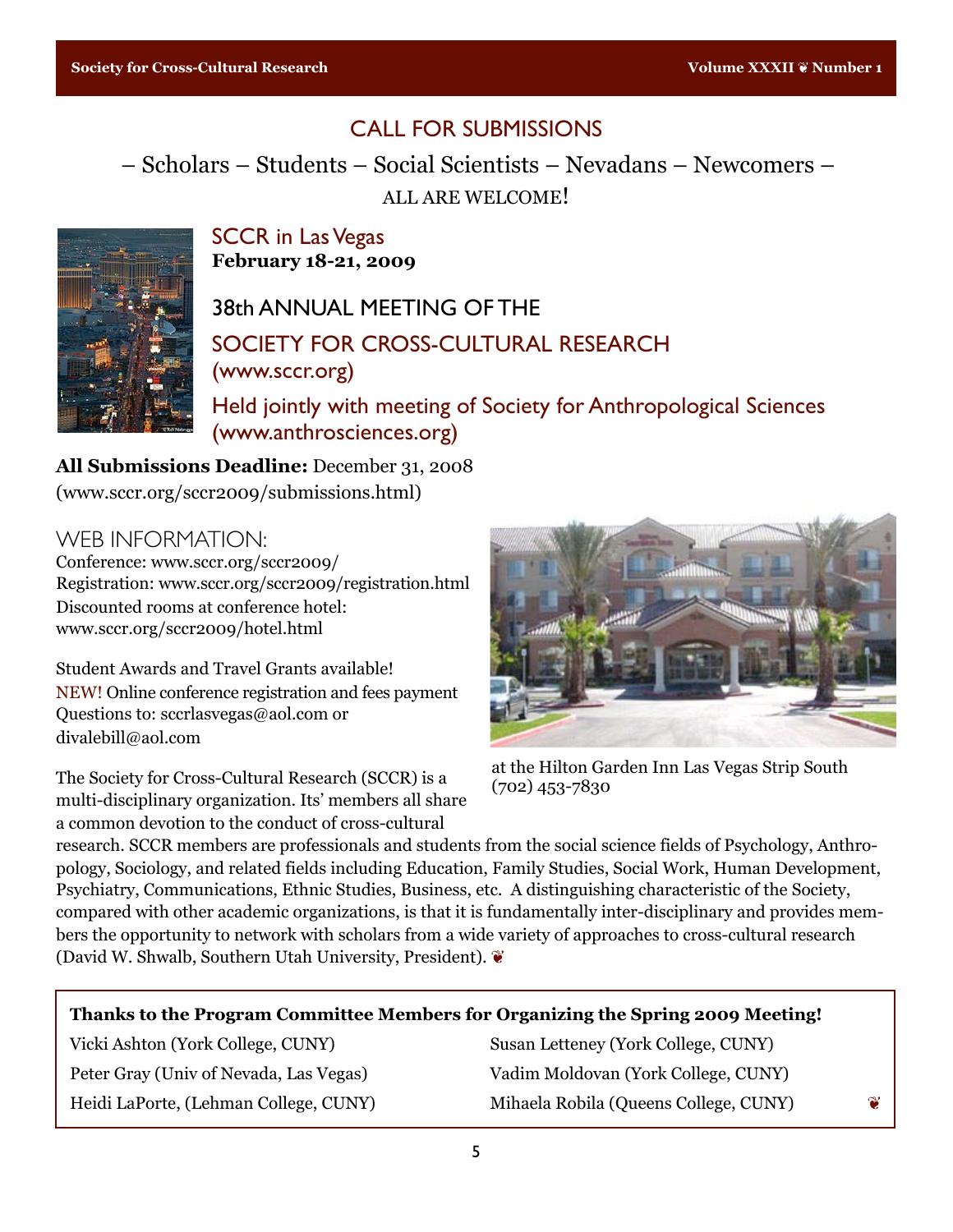#### STUDENT PERSPECTIVES

### China 2008

My name is Melissa Crosby and I am an Education Counseling graduate student at San Jose State University. This past summer I was very fortunate to have the opportunity to travel to China through my graduate program. Dr. Xiaolu Hu, our department chair, and 23 of my classmates embarked on a threeweek journey traveling through several Chinese cities. These cities included: Qingdao, Qufu, Jinan, Beijing, Shanghai, Wuxi, Suzhou, and Hangzhou. We



challenged ourselves to get out of our comfort zone and obtain a different perspective through an indepth cultural experience. We also shared our counseling knowledge with the students

through the use of presentations.

I was not sure what to expect as we stepped off the airplane in Beijing, but after months of anticipation, I was excited to have finally arrived. I wanted to experience China with an open mind and an open heart, to let go of my preconceived notions, to put aside what others had told me and what I had read. My goal was to leave China with a new understanding of what it means to be culturally aware. Sometimes you have to be out of your comfort zone in order to truly experience a new culture.

During the first two weeks of our trip, we conducted counseling workshops and presentations at universities located in Qingdao, Qufu, and Jinan. Our large



group was split into six subgroups, each with a specific presentation topic. My group chose to present on Gardner's Multiple Intelligence Theory and its' relation to career choice. We were asked to present

the information to the students as a western theory widely taught in America. The students asked many insightful questions and shared their thoughts and viewpoints on the theory. We learned from one another in an authentic cross-cultural setting. The dia-

logue confirmed to me that students everywhere deal with similar life questions. We also met



with university staff and discussed a wide range of topics regarding the American and Chinese educational systems.

Spending time with the students was my favorite part of the trip. In China, universities have hotels located on campus that house visitors. It was great to be on campus because the interactions with the students became a constant part of our day. The students at each university welcomed us with kindness and went out of their way to give us personal tours around their city. I appreciated seeing China in this way, as it added a special touch to the trip. I enjoyed experiencing the various cities from the students' perspectives, but even more than that, being able to talk with the students and learn about their lives.

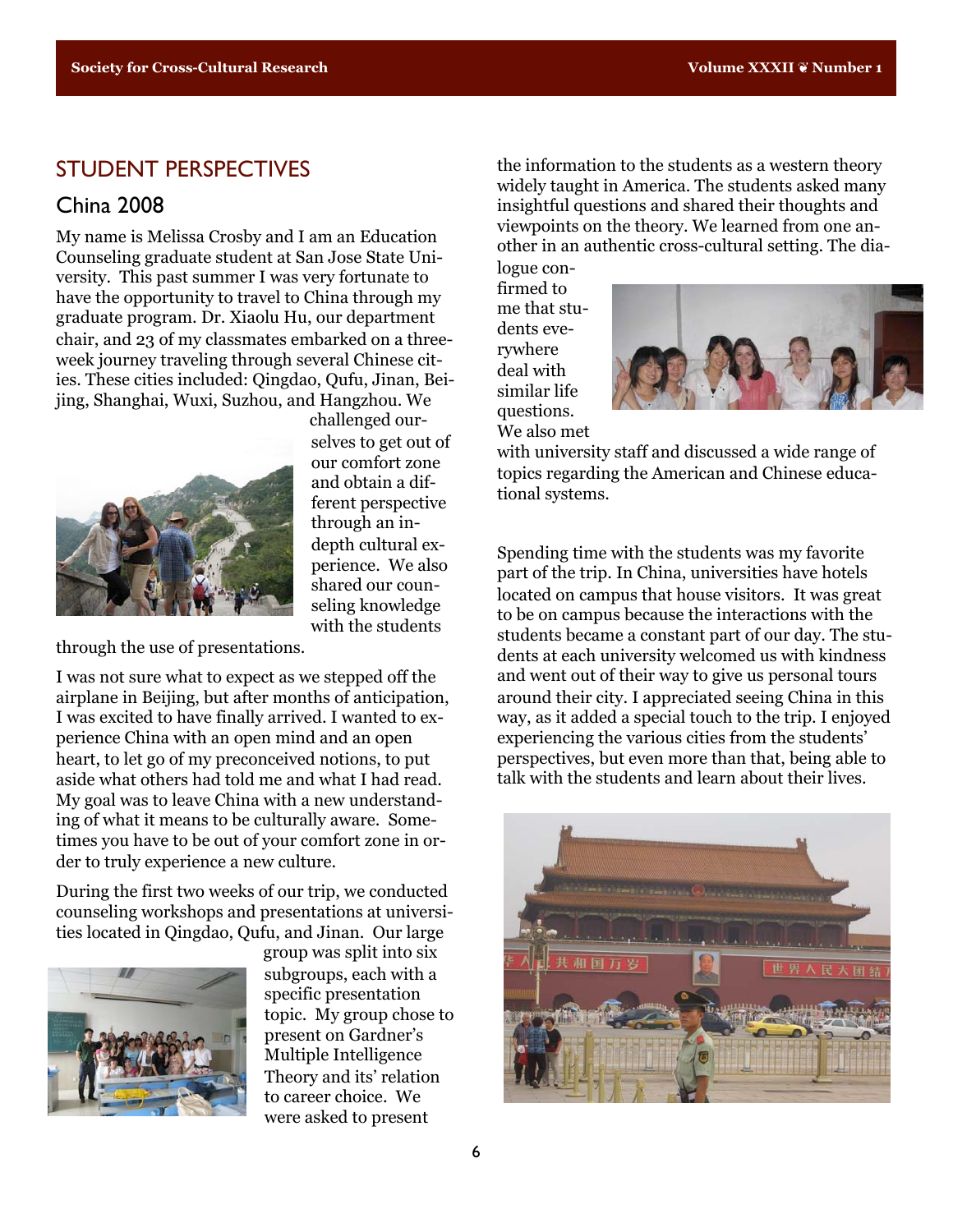Our talks included everything from the social networking Internet site, Facebook, to discussing vari-

ous challenges we face as students trying to achieve our future career goals. These talks brought to light the many similarities between myself and the Chinese university students I had the privilege of meeting.

For our third and final week we traveled throughout Beijing and Shanghai, seeing many of the amazing and historic sites: Tiananmen Square, Ming Tombs, The

Great Wall, Summer Palace and many others. Experiencing the sites in person brought them to life, captivating us in their grandeur.

I am thankful to have had the chance to visit China. It was an especially meaningful time as the 2008

weeks after our departure. The people I met were excited to showcase their country and culture on the world's stage. It was truly a once in a lifetime experience and one that I would recommend to anyone. I am happy I was there with my classmates because it helped me process all that was happening, and without their encouragement and insight it would not have been the same. It is hard to put into words all that I learned from

my few weeks in China, but this much is certain: I returned home with a new understanding and a deeper appreciation for the Chinese culture. I am forever grateful for the connections I made and look forward to visiting China again. ❦

Summer Olympics were to be held in Beijing just

#### **ATTENTION MEMBERS**

Please remember to keep your SCCR membership current!

Membership dues can be paid via PayPal or by sending a check to the SCCR Treasurer at the following address:

Lisa Oliver Department of Counselor Education One Washington Square San Jose, CA 95192-0073. **€**